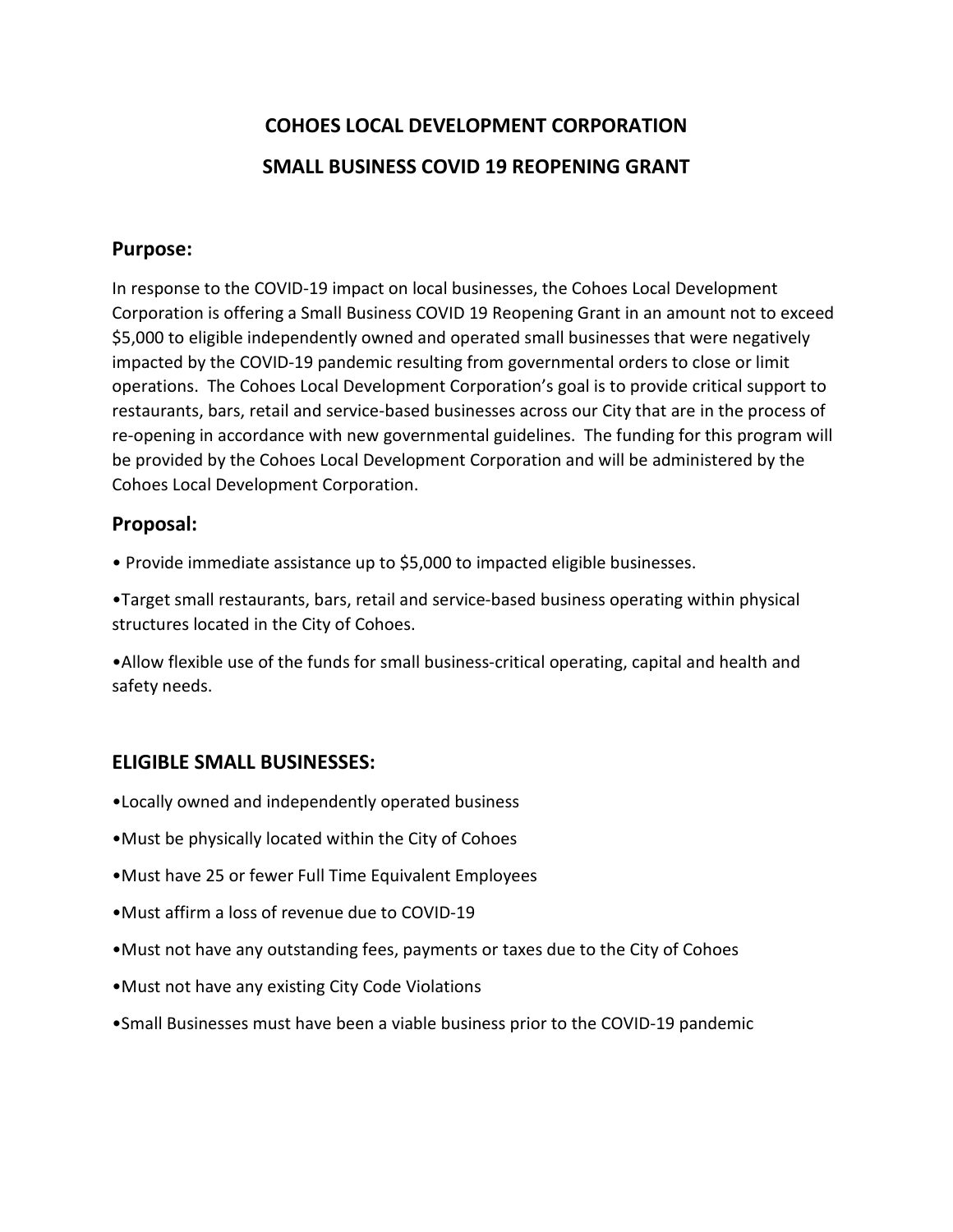## **Eligible Defined Businesses Include:**

- •Small Restaurants including full-service, limited service, and café establishments
- •Bars and Taverns
- •Small Retail (physical brick and mortar establishments selling merchandise)
- •Coffee Shops
- •Hair, beauty and other personal services
- •Personal and household goods, repairs and maintenance
- •Laundry services
- •Cleaning Services
- •Pet Care
- •Fitness centers and gyms
- •Small Event spaces and service

## **Eligible Use of Funds:**

•COVID-19 Personal Protection Equipment

•Expenses directly related to software, equipment and physical improvements needed to accomplish any health, safety and social distancing initiatives or identified standards related to COVID-19

- •Payroll
- •Utilities
- •Retention of Equipment

•Sales, General and Administrative expenses deemed critical for business operations such as inventory, supplies and materials.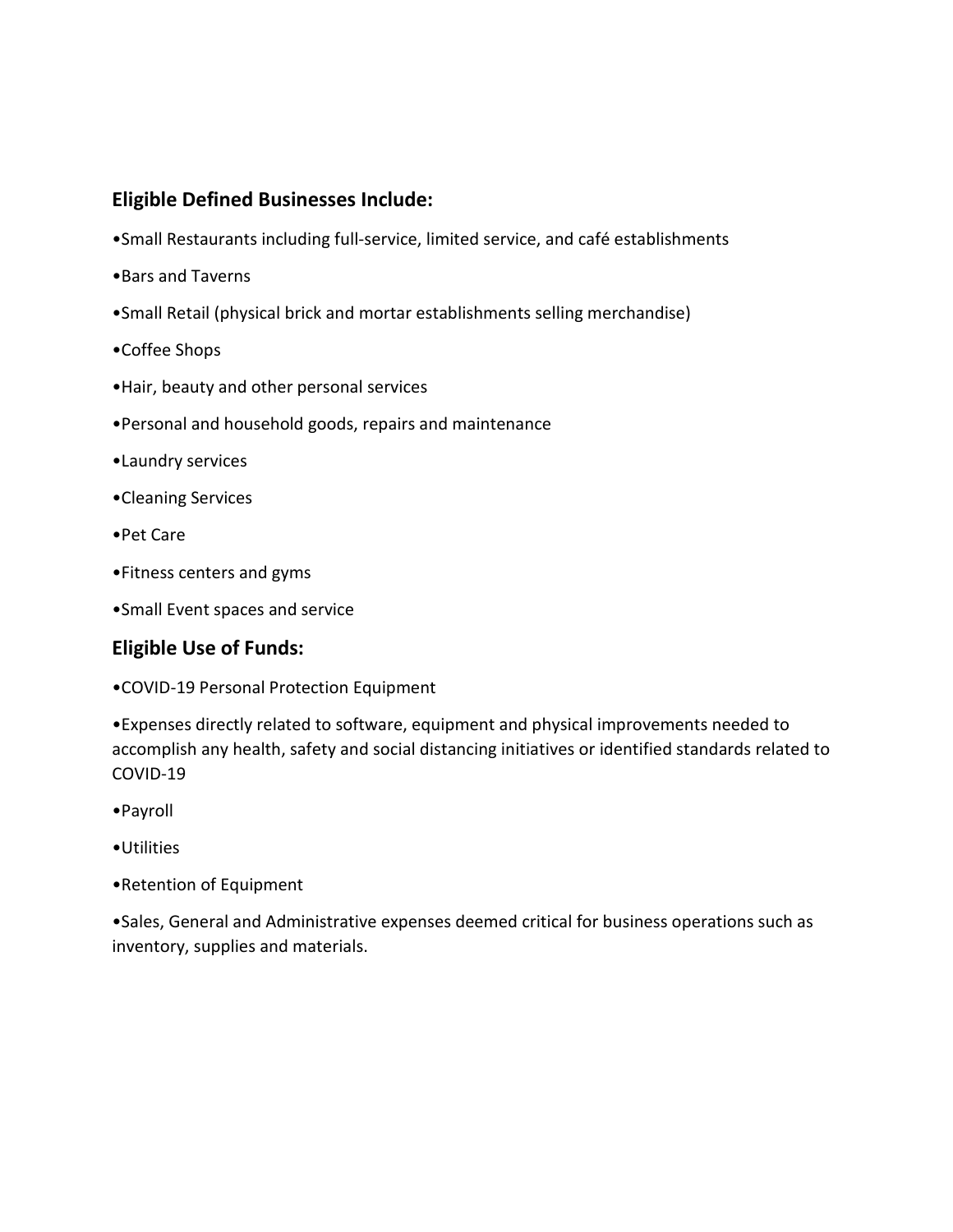## **Ineligible Small Businesses:**

•Independent Stylist/Barbers who do not own the Salon/Shop where they provide services

- •Home-Based and/or Mobile Businesses
- Non-Profit/Not-for-Profit Businesses

•Professional Services (Architects, Accountants, Engineers, Landscape Architects, Interior Designers, Medical) including all sub-specialties and others requiring professional licensing.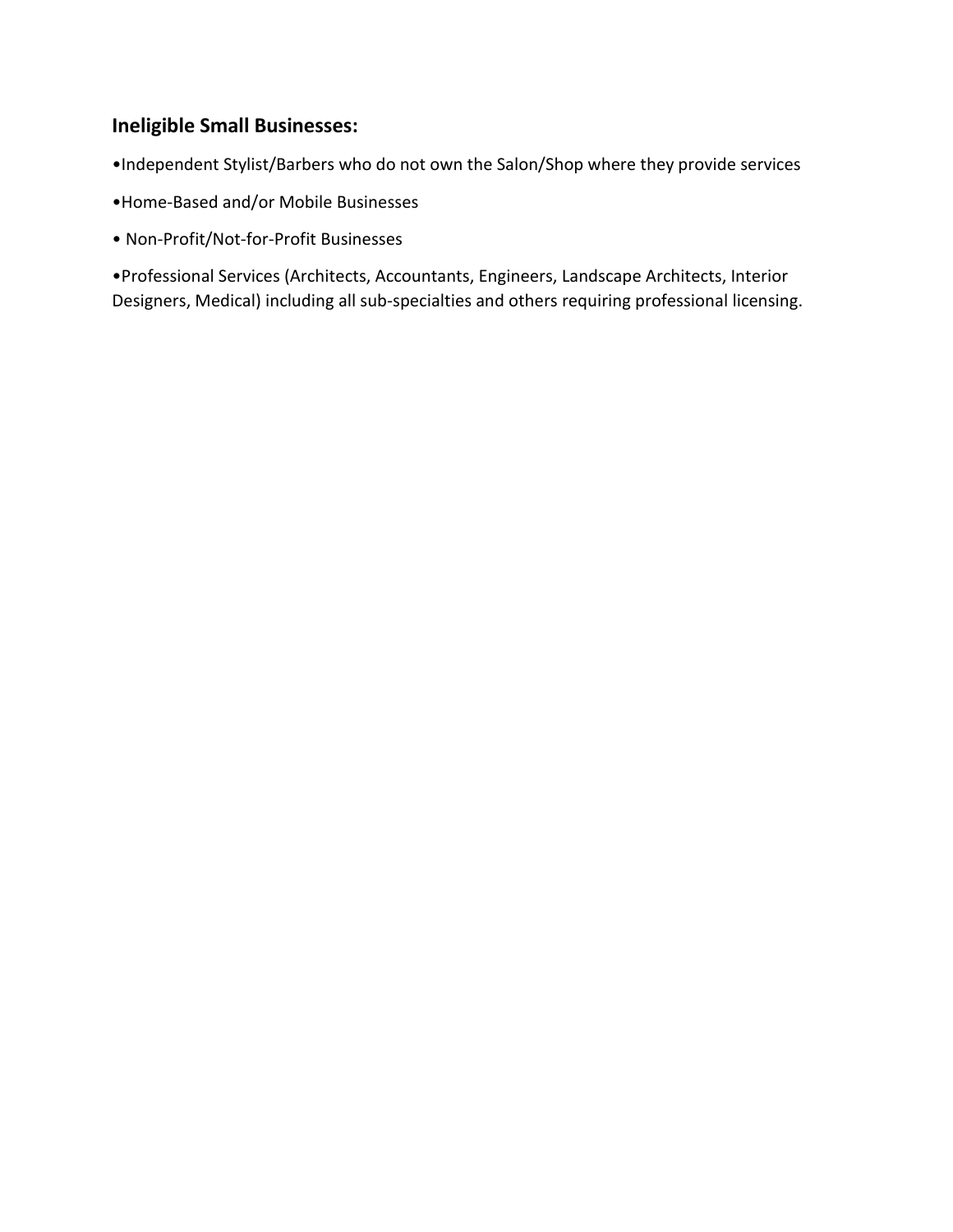### Cohoes Local Development Corporation **REOPEN COHOES Grant Program**

| <b>Business Information</b>                                                     | <b>Owner (Applicant) Information</b> |  |
|---------------------------------------------------------------------------------|--------------------------------------|--|
| <b>Business</b>                                                                 | Owner                                |  |
| <b>Name</b>                                                                     | <b>Name</b>                          |  |
| <b>Business</b>                                                                 | Home                                 |  |
| <b>Address</b>                                                                  | <b>Address</b>                       |  |
| State, Zip                                                                      | State, Zip                           |  |
|                                                                                 |                                      |  |
| Type of<br>(Circle<br>Retail<br>Restaurant/Bar/Cafe Email                       |                                      |  |
| <b>Personal Services</b><br><b>Business</b><br><b>Property Services</b><br>One) | <b>Address</b>                       |  |
| <b>Date Business</b>                                                            | <b>Phone</b>                         |  |
| <b>Opened</b>                                                                   | <b>Number</b>                        |  |
|                                                                                 | <b>Grant Eligibility</b>             |  |
|                                                                                 | <b>Amount (ADMIN ONLY)</b>           |  |

#### **Declaration of Business Owner (Applicant): I certify that the Business location identified above**

| Is located within the municipal boundary of the City of Cohoes                                           |  |
|----------------------------------------------------------------------------------------------------------|--|
| Is not operating as a Non-Profit, Not-for-Profit, 501 C3, or 501 C6                                      |  |
| Does not have unpaid City of Cohoes taxes or fees                                                        |  |
| Does not have City of Cohoes code/regulation violations that have resulted in outstanding fines or liens |  |
| Has recorded losses related to Covid-19 equal to a 25 % reduction of gross revenues                      |  |
| Have you been in business since September 1, 2019?                                                       |  |

| Been approved for any COVID 19 Loan                                                           | HAS | <b>HAS NOT</b> |  |  |
|-----------------------------------------------------------------------------------------------|-----|----------------|--|--|
| Received financial awards through the SBA PPP or EIDL                                         | HAS | <b>HAS NOT</b> |  |  |
| Total Amount Awarded from PPP and EIDL (if over \$5000 may not be eligible)<br>(enter amount) |     |                |  |  |

#### **Will expend any grant funds awarded on the following business expenses (check all that apply):**

| <b>PPE</b> | Any accommodations for health and      | <b>Operating Expenses:</b> | <b>Real and Personal</b>  |
|------------|----------------------------------------|----------------------------|---------------------------|
| (Personal  | safety initiatives or mandates related | (Utilities, Cleaning,      | <b>Property Expenses:</b> |
| Protection | to COVID-19, including facilitating    | Maintenance.               | (Taxes, Mortgage, Lease,  |
| Equipment) | social distancing restrictions         | Inventory/Supplies)        | Equipment Rental, Other)  |
|            |                                        |                            |                           |

#### Under penalties of perjury, I declare that I have read the foregoing document and that the facts stated in **it are true.**

I understand that should any answers be identified as false my application will be determined null and void. I accept that all documentation submitted for Program shall be considered Public Record.

**Applicant Name Applicant Signature Date of Application**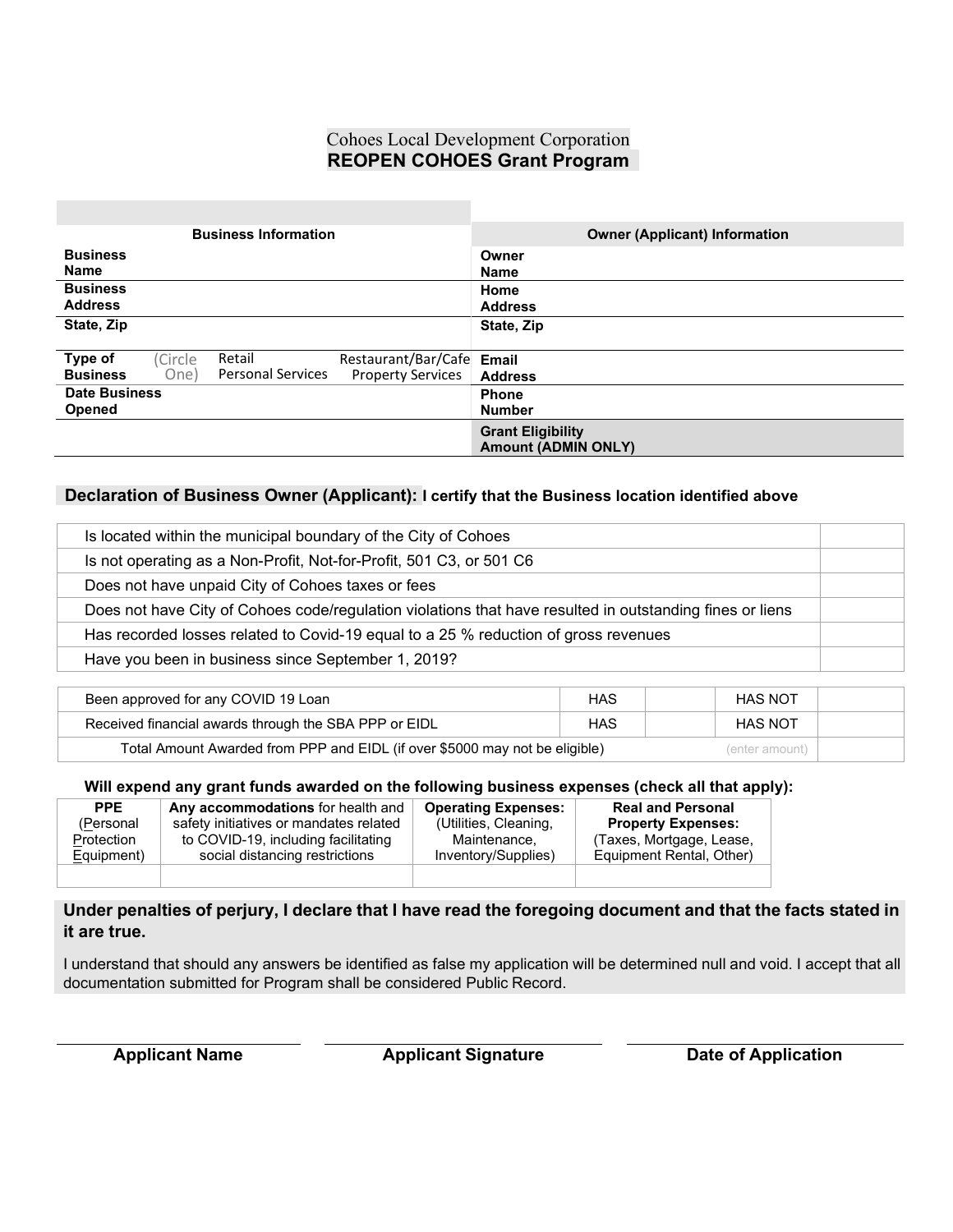# **REOPEN COHOES Grant Program**

## **GRANT AGREEMENT**

THIS AGREEMENT, entered into on ("Effective Date), by and between the CLDC of Cohoes Local Development Corporation, herein after referred to as "CLDC," and  $\overline{1}$ , herein referred to as "GRANTEE," governs the disbursement and use of ( ) in grant funds to be received by GRANTEE from the CLDC's Small Business and Safety Assistance Program, which is administered by the CLDC Office of Economic Development.

## **WITNESSETH:**

**WHEREAS,** on March 7, 2020 the Governor or the State of New York issued Executive Order # 202 in which the Governor declared a State of Emergency in the State of New York due to the COVID-19 pandemic; and

**WHEREAS,** the Cohoes Local Development Corporation has recognized the ongoing strain the COVID-19 pandemic has put on the local economy, and many small, local businesses have suffered greatly due to the effects of the COVID-19 pandemic and would benefit from grant funds to use for valid business purposes in an effort to retain employees and keep such business operational and profitable; and

**WHEREAS,** the CLDC at is June 17, 2020 meeting approved a Resolution to utilize funds from the operating account to develop a program to distribute grant funds in an amount up to Five Thousand Dollars and 00/100 (\$5,000) to a qualifying business impacted by the COVID-19 pandemic; and

**WHEREAS,** Grantee has completed an Application and has submitted the application to the CLDC; and

**WHEREAS,** Grantee desires to utilize the grant funds awarded pursuant to this Agreement for small businesscritical operating, capital, health and safety needs to assist its business in recovering from the effects of the COVID-19 pandemic, pursuant to the guidelines and requirements developed by the CLDC.

**NOW THEREFORE,** in consideration of the mutual covenants, promises and representations contained herein, the parties hereto agree as follows:

## **ARTICLE ONE: USE OF GRANT**

Grantee agrees to use the Grant it will receive from the CLDC Small Business COVID-19 Reopening Grant pursuant to this Agreement and the program guidelines (which are incorporated hereby by reference and made a part hereof) ("Program Guidelines") for expenditures related to:

- a. COVID-19 Personal Protection Equipment ("PPE")
- b. Expenses directly related to software, equipment, and physical improvements needed to accomplish any health, safety and social distancing initiative or identified standards related to COVID-19.
- c. Payroll
- d. Utilities
- e. Retention of Equipment
- f. Sales, General, and Administrative expenses deemed critical for business operations such as inventory, supplies and materials.

GRANTEE agrees to make such allowed expenditures within ninety (90) days of receipt of the Grant.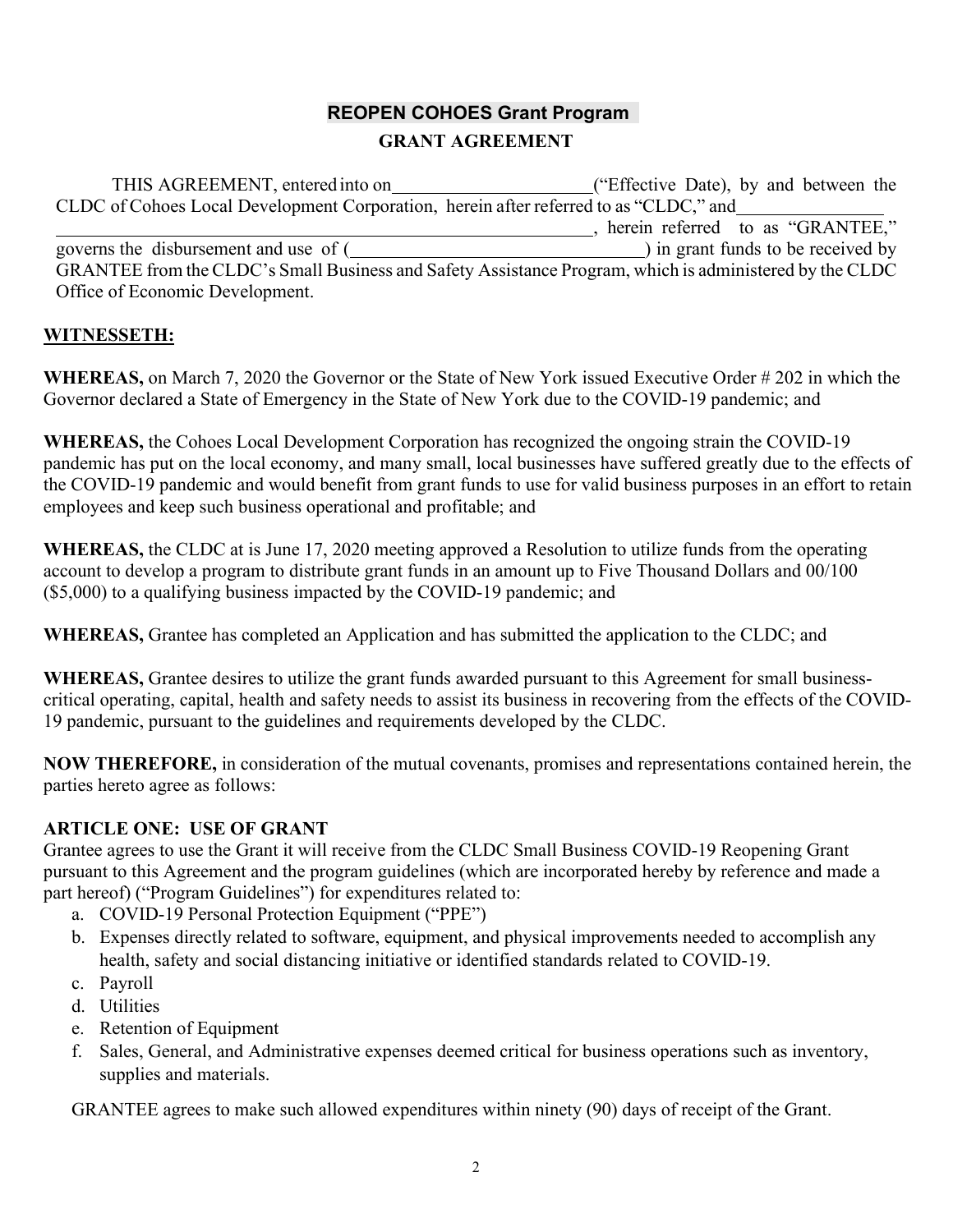## **ARTICLE TWO: TERMS OF GRANT**

CLDC agrees to provide GRANTEE with the total sum of  $(S - )$  in grant funds upon approval of the GRANTEE'S application. The Grant shall not be repaid, as long as GRANTEE filed an accurate application, complies with this Agreement and all other Program Guidelines and provides the CLDC with receipts and reports referenced in ARTICLE THREE below. If the GRANTEE fails to comply with any of the aforementioned terms of the Grant, it shall be considered a breach of this Agreement; in such case GRANTEE shall be required to return all Grant funds. The CLDC may pursue any and all legal remedies to collect the misused grant funds, and GRANTEE shall be required to pay all attorneys' fees and costs of collection.

## **ARTICLE TWO: TERMS OF GRANT**

CLDC agrees to provide GRANTEE with the total sum of  $\Box$  in grant funds, i.e., the Grant, upon approval of GRANTEE's application. The Grant shall not be repaid, as long as GRANTEE filed an accurate Application (see ARTICLE FOUR below), complies with this Agreement and all other Program Guidelines, and provides the CLDC with receipts and the report referenced in ARTICLE THREE below. If the GRANTEE fails to comply with any of the aforementioned terms of the Grant, it shall be considered a breach of this Agreement; in such case GRANTEE shall be required to return all Grant funds, and the CLDC may take and all necessary legal measures to recover such Grant funds.

GRANTEE shall have thirty (30) days from receipt to expend the grant funds received from CLDC.

## **ARTICLE THREE: DOCUMENTATION OF USE OF GRANT**

Within Forty-Five (45) days following the receipt of the Grant Funds, GRANTEE shall submit a report to the Office of the Cohoes local Development Corporation. The report shall include a brief summary of the use of the Grant and shall document all expenditures of Grant funds with written receipts.

Attn: Deborah Jacques City of Cohoes Local Development Corporation 97 Mohawk Street Cohoes, New York 12047

Email: djacques@ci.cohoes.ny.us

## **ARTICLE FOUR: APPLICATION**

To receive the Grant from CLDC, GRANTEE has submitted an Application to CLDC pursuant to forms and Program Guidelines provided by CLDC to determine eligibility for the Grant. The term "Application" as used herein shall refer to any document labelled "application" and accompanying documents, any declarations or assertions made by GRANTEE to CLDC prior to receiving the Grant, all other documentation submitted by LESSEE to CLDC prior to receiving the Grant and any and all other information proffered to CLDC prior to receiving the Grant. CLDC has relied on GRANTEE'S Application in determining eligibility for the Grant. The Application is incorporated into this Agreement and made a part hereof; any misrepresentations or falsehoods in the Application, discovered at any time by CLDC, shall constitute a breach of this Agreement by GRANTEE; in such case GRANTEE shall be required to return all Grant funds, and the CLDC may take and all necessary legal measures to recover such Grantfunds.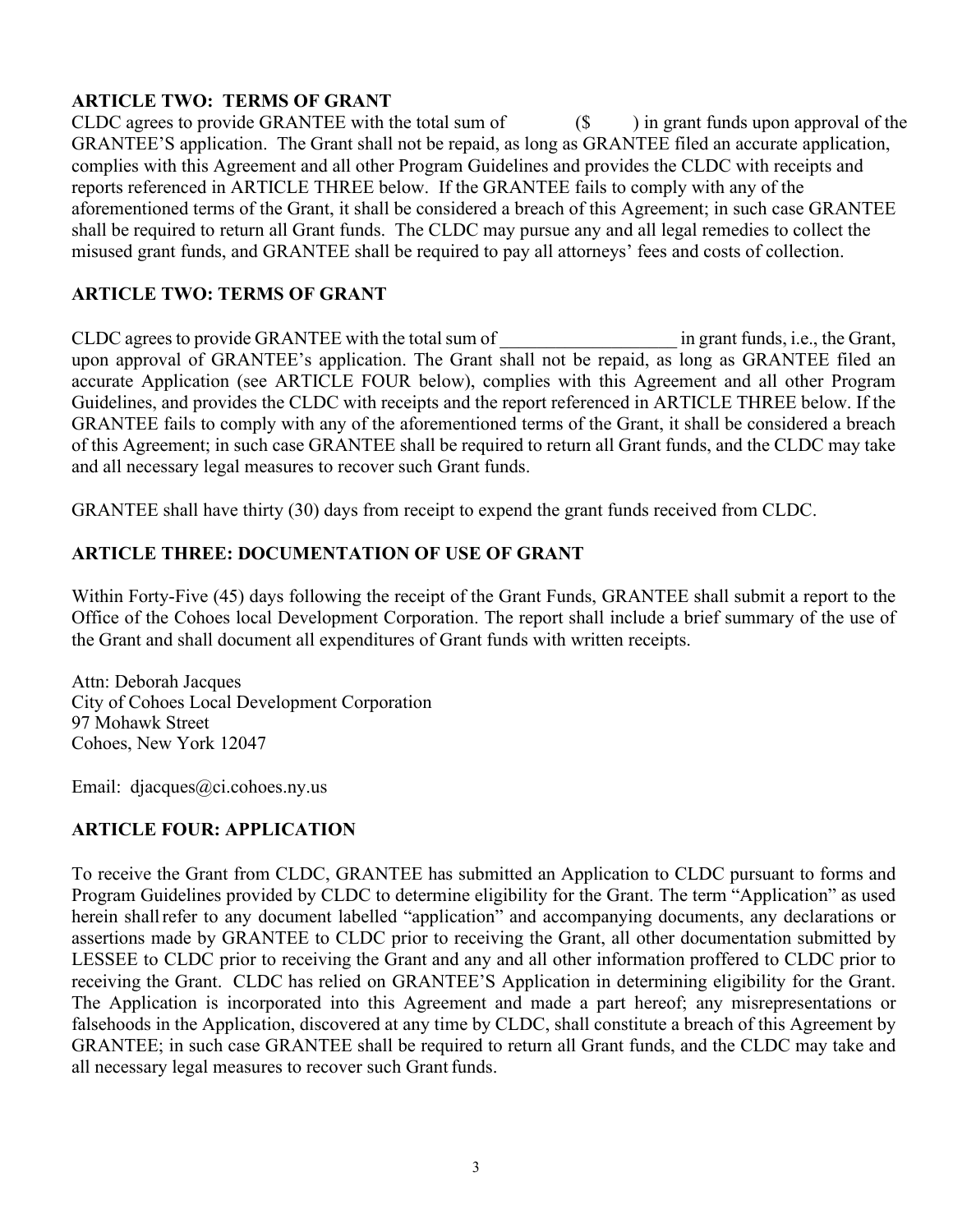## **ARTICLE FIVE: MISCELLANEOUS**

**Term.** The term of this Agreement ("Term") commences on the Effective Date and terminates Sixty- days (60) days thereafter, unless this Agreement is earlier terminated as provided for herein. The CLDC may terminate this Agreement for any reason by giving ten (10) days' written notice to the mailing address for the GRANTEE set forth in the Application.

**Breach.** In the Event the CLDC determines the GRANTEE has not fulfilled the obligations contained in this Agreement, other than the breach scenarios already listed, CLDC may request reimbursement for any or all Grant funds given to GRANTEE. GRANTEE shall reimburse CLDC the requested sum upon receipt of such request; if GRANTEE fails to return the Grant funds, the CLDC may take and all necessary legal measures to recover such Grant funds.

**Indemnification and Hold Harmless**. GRANTEE shall indemnify, hold harmless and defend the CLDC, its Members, Officers, Employees, Volunteers and Agents from and against all claims, actions, damages, fees, fines, penalties, defense costs, suits, or liabilities which may arise out of any act or omission of Grantee, its Officers, Employees, Agents, Contractors, Suppliers or Volunteers during the course of this Agreement and the use of the Grant. GRANTEE acknowledges that it assumes sole responsibility and liability for performing all its obligations arising under this Agreement and any Grant-funded operations or activities described herein.

**Public Records.** All records held by the CLDC in the course of its operations are subject to the New York State Freedom of Information Law. Thus, the submitted Application, including any other information, correspondence or documentation provided to CLDC, is subject to disclosure under New York's public records law, subject to limited applicable exemptions. By entering into this Agreement, GRANTEE acknowledges, understands, and agrees that all information in its Application and attachments will be disclosed, without any notice to GRANTEE, if a public records request is made for such information, and the CLDC will not be liable to GRANTEE for such disclosure. Notwithstanding the foregoing, if any social security numbers or EIN are collected, maintained and reported by the CLDC to be in compliance with IRS 1099 reporting requirements, such social security numbers are exempt from public records requests pursuant to New York State Freedom of Information Law.

**Other Laws.** GRANTEE shall comply at all times with all applicable federal, state, and local statutes, rules, regulations and ordinances, the federal and state constitutions, and the orders and decrees of lawful authorities (collectively, "Laws"), including but not limited to New York public records Laws; any Laws regarding the retention of books, records, and information; and any Laws related to insurance coverage.

**Entire Agreement and Modification.** This Agreement constitutes the entire agreement between the Parties pertaining to the subject matters covered herein and there are no oral representations, arrangements or understandings between or among the Parties relating to the subject matters of this Agreement. No change to this Agreement will be valid unless made by a written amendment executed by the Parties.

**Governing Law.** The laws of the State of New York shall govern the interpretation, validity, performance, and enforcement of this Agreement.

**Tax Liability.** The Grant from the CLDC may be considered taxable grant income. The GRANTEE will have submitted a federal tax form W-9, with this Application; which is incorporated herein by reference. The CLDC